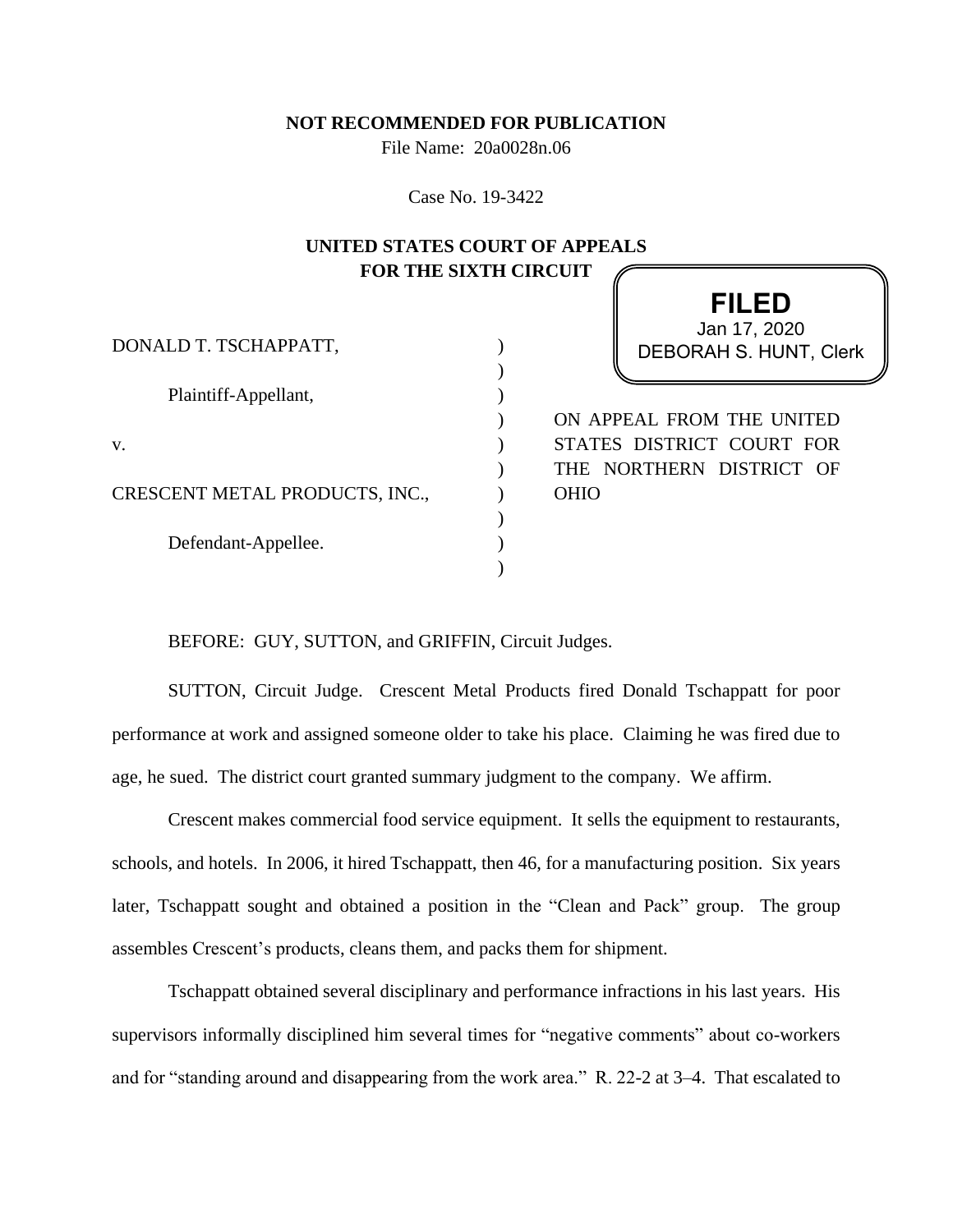## Case No. 19-3422, *Tschappatt v. Crescent Metal*

formal discipline when he took a 30-minute bathroom break while on the clock. Tschappatt also made several assembly and packing errors, including failing to place "CAUTION SURFACE HOT" labels on ten units destined for a school. The last straw occurred in January 2015, when he incorrectly installed metal posts on a unit, leaving the problem for the next shift to fix. Crescent fired Tschappatt soon after. He was 55 at the time. Crescent assigned Bob Hunter, then 61, to Tschappatt's position, and Hunter has performed the duties "without incident." *Id.* at 7.

Claiming he was fired because of his age, Tschappatt sued Crescent for age discrimination. After discovery, the district court granted summary judgment to Crescent.

The Age Discrimination in Employment Act prohibits employers from "discharg[ing]" or "otherwise discriminat[ing] against any individual with respect to his compensation, terms, conditions, or privileges of employment, because of such individual's age." 29 U.S.C.  $\S$  623(a)(1). Because Tschappatt relies on circumstantial evidence, not direct evidence, to support his claim, we evaluate it under the three-step framework made famous by *McDonnell Douglas Corp. v. Green*, 411 U.S. 792, 802 (1973). Step one: The plaintiff must show a prima facie case of discrimination. Step two: The defendant must identify a non-discriminatory reason for the action. Step three: The plaintiff must show any explanations by the company for its action are pretextual to avoid summary judgment. *Mickey v. Zeidler Tool & Die Co.*, 516 F.3d 516, 521–22 (6th Cir. 2008).

Tschappatt's claim fails at the first step. He must show that he (1) was at least 40 at the time of the alleged discrimination, (2) faced an adverse employment action, (3) was otherwise qualified for his position, and (4) was replaced by someone "significantly" younger or that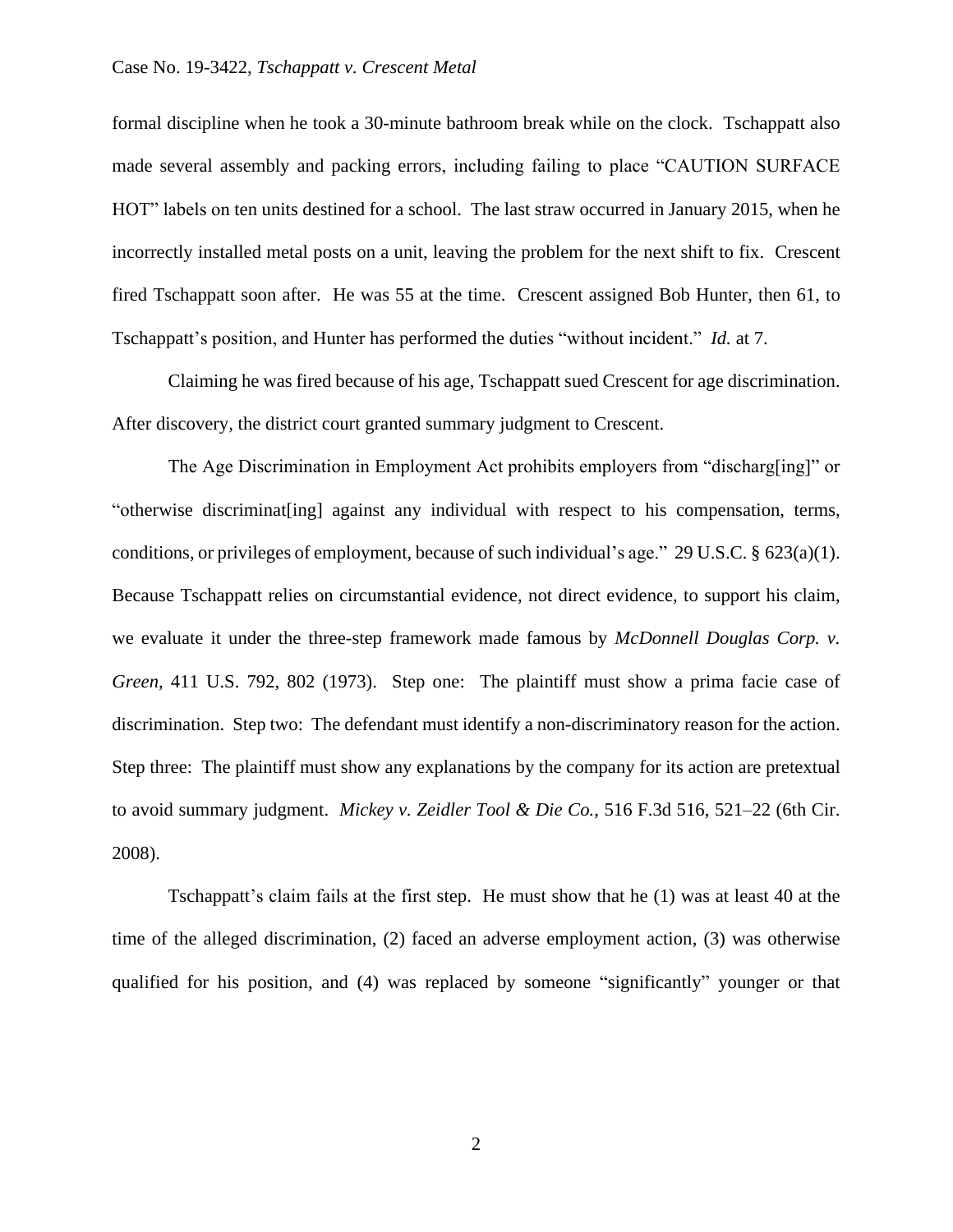similarly situated younger employees were treated more favorably. *Grosjean v. First Energy Corp.*, 349 F.3d 332, 335 (6th Cir. 2003); *Mickey*, 516 F.3d at 521.

Tschappatt fails to meet the fourth requirement—to show that he was replaced by someone younger. All of the competent and relevant evidence indicates that the company replaced him with Bob Hunter, who was 61.

Attempting to alter this conclusion, he relies on two affidavits. In one, a former Crescent employee claimed Tschappatt "was replaced by two younger individuals. One was 20 years old and from Madison, Ohio. The other person was under 30 years old." R. 28-1 at 1. In the other, a former employee says Tschappatt was replaced by "at least two people under the age of 30," who "all looked in their mid twenties." R. 28-4 at 1.

This evidence does not suffice. The role of summary judgment is to determine whether a material fact dispute exists for the jury to resolve, "not to replace conclusory allegations of the complaint or answer with conclusory allegations of an affidavit." *Lujan v. Nat'l Wildlife Fed'n*, 497 U.S. 871, 888 (1990); *see* Fed. R. Civ. P. 56. The standard ("replacement" by someone "significantly younger") implies an identified person or persons, or at least a specific age and specific job duties, as a point of comparison. *See Grosjean*, 349 F.3d at 336–39 (collecting cases); *Mickey*, 516 F.3d at 522. But Tschappatt's affidavits do not provide those details. As we held in an analogous race discrimination case, plaintiffs' failure to "identify any specific employees who replaced them" means they cannot make out a prima facie case. *Vaughn v. Watkins Motor Lines, Inc.*, 291 F.3d 900, 907 (6th Cir. 2002). The plaintiffs had a "full opportunity for discovery," and there was "no indication" that the defendant "failed to respond to discovery requests." *Id.* The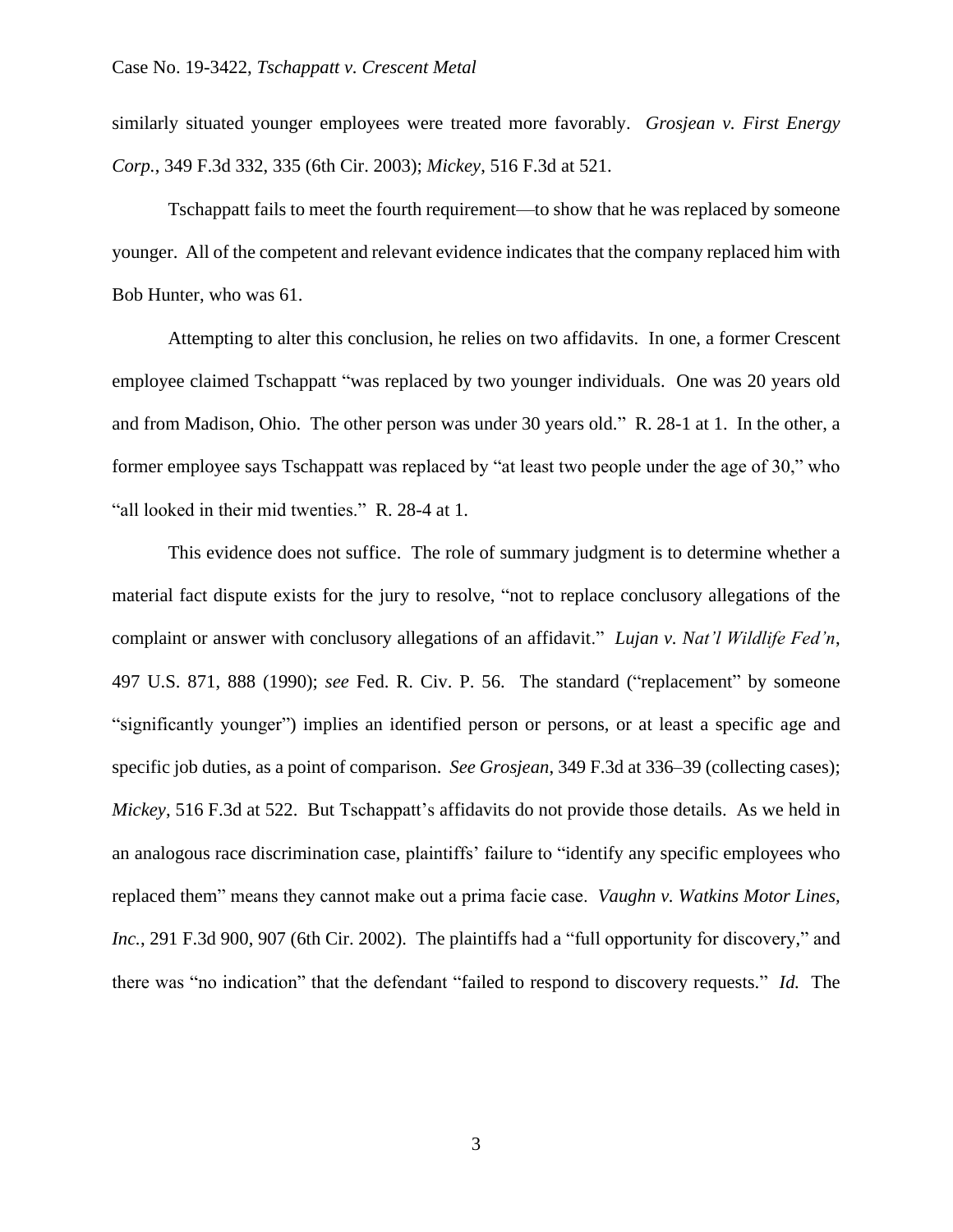same goes here. Tschappatt had plenty of time and an array of discovery tools to answer a straightforward question: Who, if not Bob Hunter, replaced him? He never answered the question.

Making matters worse for Tschappatt, Crescent put in plenty of evidence that Bob Hunter, age 61, replaced Tschappatt. Crescent reassigned Hunter to Tschappatt's position, and Hunter has been "able to successfully reach the same production goals" and "perform all of the duties" of the position "without incident." R. 22-2 at 7. Two of Tschappatt's supervisors testified on the point in their depositions, and followed it up with to-like-effect affidavits. Tschappatt never directly responded to the evidence that Hunter replaced him, instead relying on indirect and non-specific affidavits. Even if his affidavits raised "some metaphysical doubt as to the material facts" (they do not), they do not show a *genuine* dispute for trial. *Matsushita Elec. Indus. Co. v. Zenith Radio Corp.*, 475 U.S. 574, 586 (1986).

Nor, for related reasons, has Tschappatt created a genuine fact dispute over whether the company treated younger employees better than it treated him. *Mickey*, 516 F.3d at 522. To be meaningful, the comparison must be between employees "similarly situated" to the plaintiff in all relevant respects. *Mitchell v. Toledo Hosp.*, 964 F.2d 577, 583 (6th Cir. 1992). Factors include whether the younger individual was under the same supervisor, had a similar prior disciplinary record, or engaged in comparably serious misconduct. *Ercegovich v. Goodyear Tire & Rubber Co.*, 154 F.3d 344, 352 (6th Cir. 1998). How can we consider these factors without a specific person in mind? We have no idea. Neither does Tschappatt. Once again, his affidavits merely offer general assertions that younger employees were not disciplined for the violations that Tschappatt was disciplined for. Consider: "I have seen other younger people go to the bathroom for up to 45 minutes or an hour and no one was ever written up for that except Mr. Tschappatt," R. 28-4 at 1, and "Mr. Tschappatt was being punished for minor mistakes that other people,